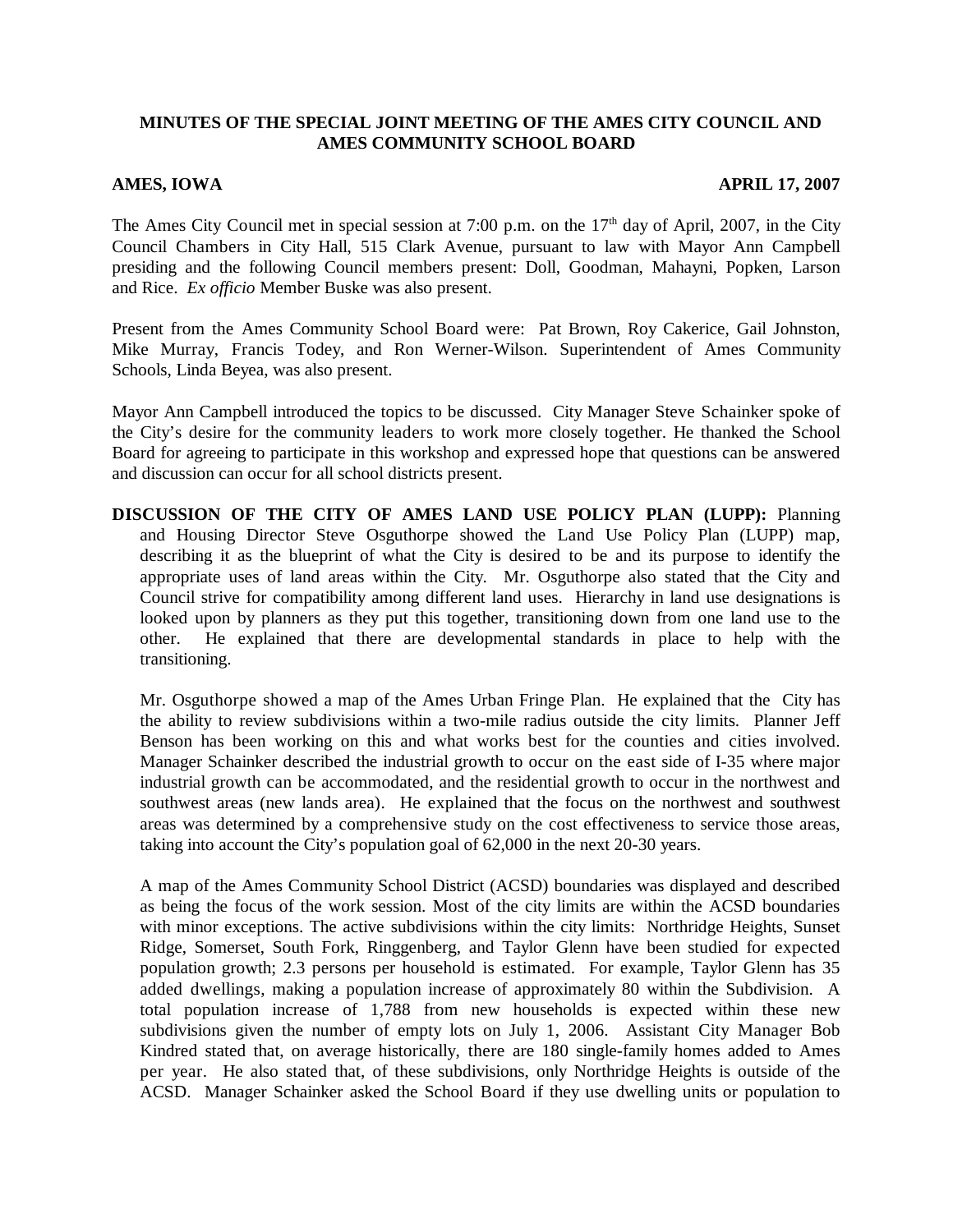determine growth. Ms. Brown said there is a formula they use, which is oftentimes not as accurate. Mr. Murray stated that the Board concentrates on trends and number enrolled.

Ames growth priorities are focused on the northwest and southwest areas within active subdivisions and properties owned by the School District. A capacity analysis was created using these areas. Ames is at 53,214 capacity currently; this analysis figures five dwelling places per net acre. Growth to the northwest would create a population increase of 8,755 and the southwest growth would create a population increase of 8,972 (17,737 total). Mr. Cakerice asked if the cost of the homes in these new areas is known. Manager Schainker answered that the City doesn't control pricing of these new homes; therefore, it is very important that we protect existing neighborhoods and maintain the quality of existing homes for affordable housing, most of which are in the center of the School District. Manager Schainker stated that Ames' growth has been at approximately 1% per year, which is a good rate for growth.

A map showing a pending annexation request for Fieldstone development was shown. This village/suburban development would encompass the Ames, United and Gilbert School Districts. The desire of the developer is to have a mix of development including commercial, apartments, attached homes, and single-detached family homes. Ms. Beyea asked that the Council push for single-family homes in the Ames District and apartments in the others, because of the Board's concern for children to be added to their District. Mr. Murray stated that it cannot be assumed that the village concept is detrimental to our population. He commented on the families he knows in Somerset, both of which have young children. Mr. Kinley asked about the underpass on County Line Road. Manager Schainker said that an overpass at North Dakota would most likely be built if development occurs. He stated that without one, the City Council's current fire department response time goal could not be met. Mayor Campbell stated that some federal funding would be available for the overpass.

By 2030, the City's population increase would have to be 12,700-14,700 to meet the target. Council Member Rice stated that the University growth will be leveling off after record increases in the past years, meaning that the increases that are to occur will be from Ames residents. Manager Schainker stated that people come to Ames for many reasons, but mostly for jobs. City Council has been working hard to diversify the economy, and to increase employment, which increases the demand for housing. He commented that the support of economic development is very important. Mr. Werner-Wilson asked if there are rehabilitation programs or tax abatements available for restoring homes. Manager Schainker answered that Council is becoming more active in enforcing existing code requirements, and that there are incentives for changing rentals back to single-family homes. He stated that homes are currently available at very affordable prices; however, the quality must remain stable.

Mr. Werner-Wilson asked of Mr. Osguthorpe if there are best practices for working with districts in this situation, where they would be sharing students. Mr. Osguthorpe answered that it is more of an issue with school districts themselves, and not really a planning issue. Manager Schainker stated that the City has not studied it, but questions could be asked. He suggested that, with students and capital improvements as financial aspects, a common goal could be worked toward, such as sharing a grade school. Manager Schainker also stated that there are pressures on all school districts in Iowa right now, but there must be win-win situations and cooperative efforts that would lead to benefits for all students. He asked if the three districts had gotten together to brainstorm on these sorts of things. Mr. Kinley stated that they did have one meeting to discuss